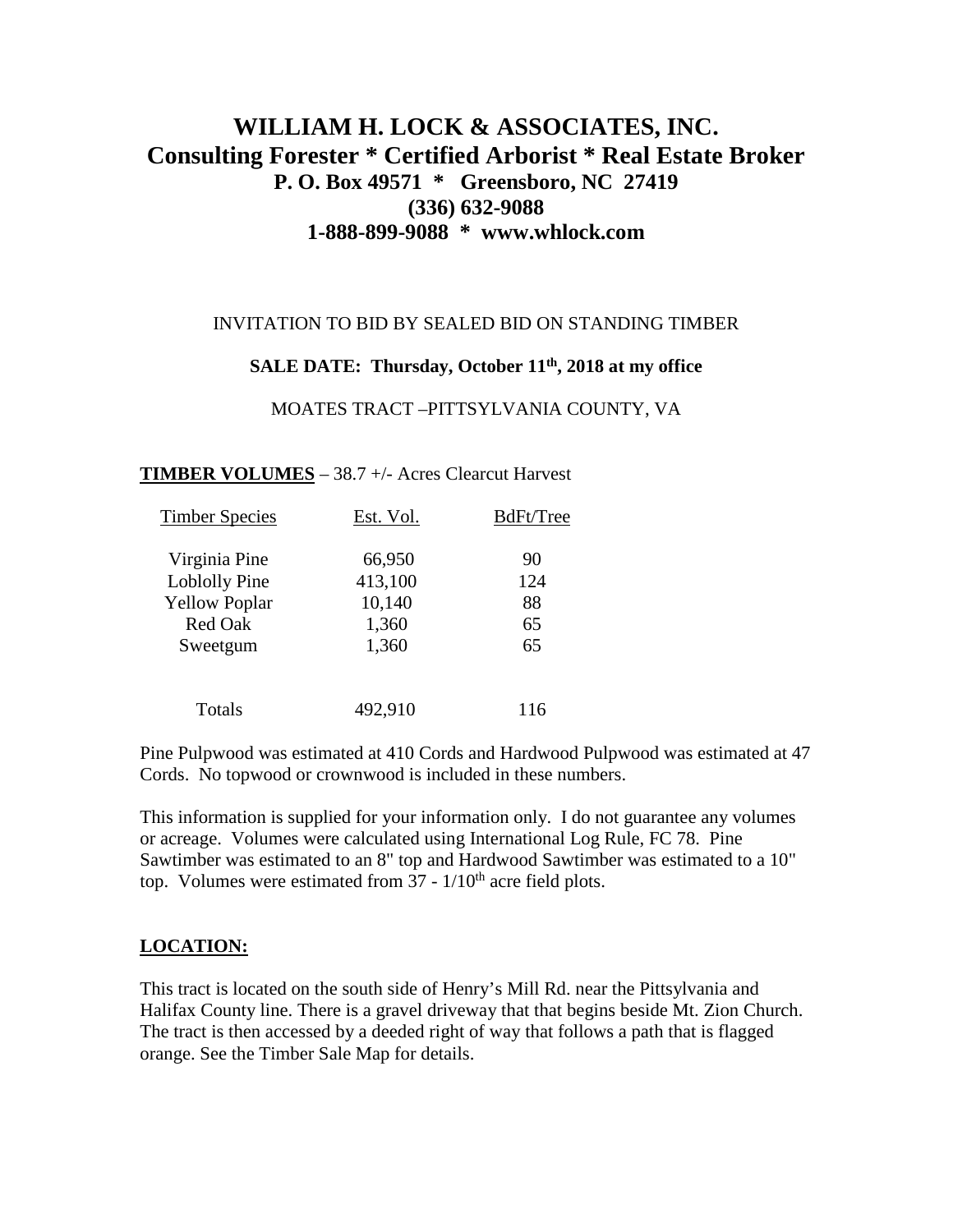Page Two Moates Tract - Timber Sale Sale Date: Thursday – October  $11<sup>th</sup>$ , 2018

## **BIDS:**

The Moates Tract is being sold on a lump sum sealed bid basis. Bids will be accepted by **regular mail** if received by 5:00 pm on Wednesday, October 10th , 2018 **OR** bids will be accepted by **email [\(jcbarnes@whlock.com\)](mailto:jcbarnes@whlock.com), telephone (336-632-9088), fax (336-632- 9088), or in-person** at my office until 11:00 am on Thursday, October 11<sup>th</sup>, 2018. At 11:00 am on Thursday, October  $11<sup>th</sup>$ , 2018 all bids received will be recorded. The successful bidder will be notified within 24 hours of the bid openings. A 10% deposit may be requested to be delivered to William H. Lock & Associates, Inc. within 72 hours of the bid opening. The balance of the sales price is to be delivered at the sale closing. The seller reserves the right to refuse or accept any and all bids. Seller will consider all bids. The seller will be responsible for the timber deed preparation, revenue stamps if recorded, and the forestry consultant fees. The buyer will be responsible for all other closing costs. A \$1,000 performance deposit will be payable at closing and held in a noninterest-bearing trust account until satisfactory completion of logging. The performance deposit does not limit the buyer's liability.

# **PLACE OF SALE:**

The timber sale will be held at the office of William H. Lock & Associates, Inc. in Greensboro, NC. The office address is 375 S. Swing Road, Greensboro, NC 27409. Telephone and Fax: 336-632-9088; [Email: jcbarnes@whlock.com](mailto:Email:%20jcbarnes@whlock.com) 

### **CONDITIONS OF SALE**:

1. The Buyer shall have 24 months from the date of the timber deed to cut and remove all merchantable timber within the "Sale Areas". The "Sale Area" has been marked with pink flagging. No trees marked with flagging and no trees beyond these are to be harvested.

2. The Buyer shall access the tract from Henry's Mill Road along the driveway and the deeded right away into the wooded section of the tract. Any access routes will need to be installed and/or maintained according to all Virginia Best Management Practices, Forest Practice Guidelines, and any applicable river basin or watershed rules. All roadways must remain open and passable by ordinary traffic at all times. The roadways must be left in similar condition at the completion of the harvesting operation as they were at the beginning of the harvesting operation, reasonable wear and tear accepted. Call W.H. Lock & Associates, Inc. if there are questions concerning access routes.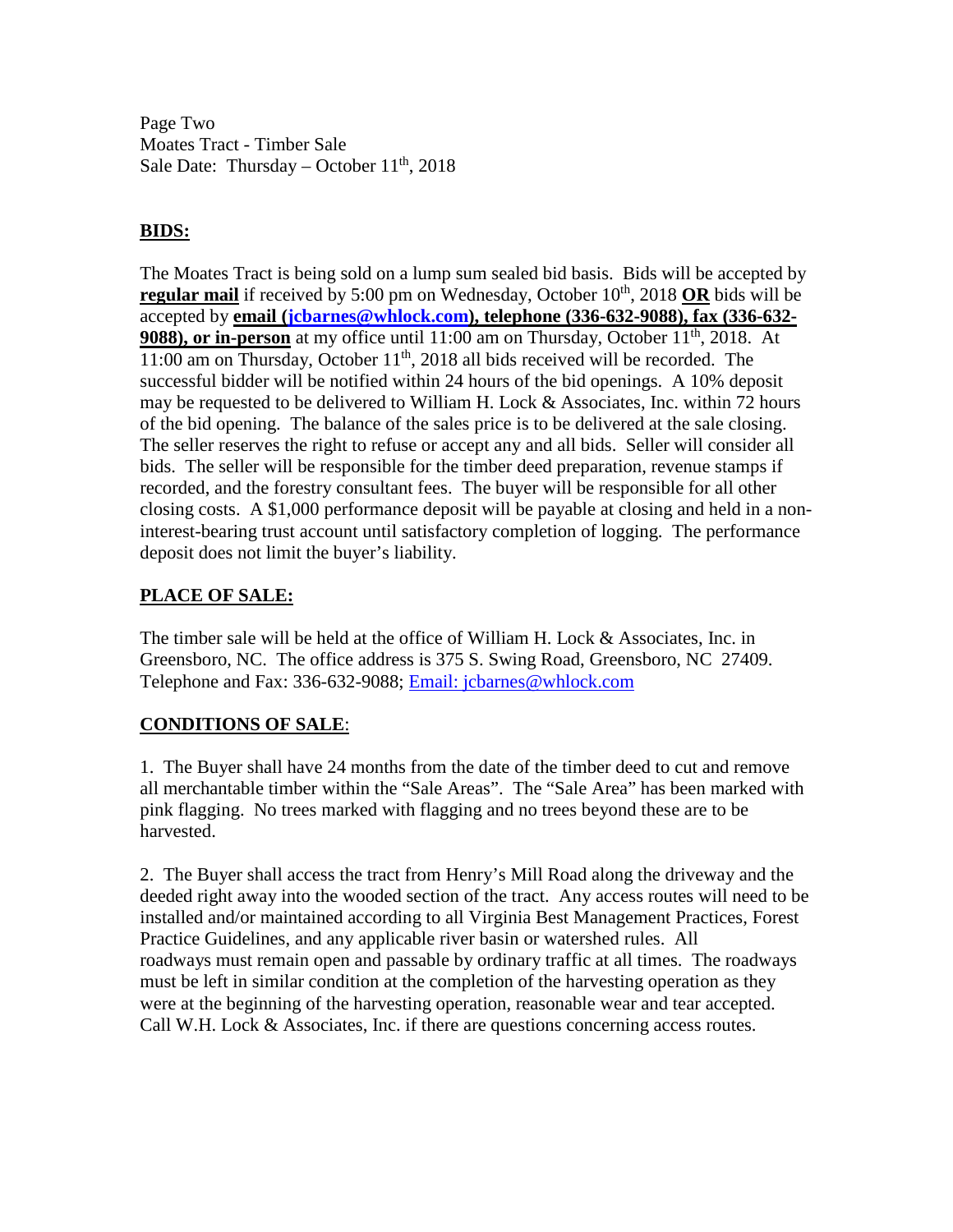Page Three Moates Tract - Timber Sale Sale Date: Thursday – October  $11<sup>th</sup>$ , 2018

3. The Buyer is responsible for maintaining a clean site. No equipment parts, trash, tires or other debris created as a result of the harvesting operation shall be left on the property. It shall be the Buyer's responsibility to clean up any hazardous material or chemical waste spills including but not limited to Diesel Fuel, Hydraulic Fluid, Machine Oil, and/or Gasoline upon the subject property if deposited as a result of the harvesting operation. Responsibility will include any required remediation including but not limited to the removal of contaminated soils.

4. Harvesting operations must not interfere with any farming operations and farming operations must not interfere with any harvesting operations. Decking, loading or hauling will not be permitted in any existing open fields or pastures immediately adjacent to the timber unless approved by William H. Lock & Associates, Inc. If approved, open areas must be free of logging debris, smoothed when completed, and re-seeded if necessary.

5. The Buyer is responsible for following all Federal, State, and local regulations regarding timber harvesting activities. If required, Buyer is responsible for obtaining any necessary permits or licenses required for timber harvesting. All logging operations must conform to Virginia Best Management Practices, Forest Practices Guidelines, and any applicable river basin or watershed rules. In the event that a non-compliance situation is identified on the tract as a result of the harvesting operation, William H. Lock  $\&$ Associates, Inc. will have the express right to suspend the harvesting operation until the situation is brought into compliance. No trees or other logging debris shall be left in or across the property boundary, sale cutting lines or access roads and paths.

6. All necessary sale harvest boundaries have been marked with pink flagging. Landowner guarantees the pink flagged sale boundaries. No flagged trees denoting the sale boundary shall be cut and no trees outside the boundary lines shall be cut. If trees marking the sale boundary are cut, Virginia timber trespass laws may apply. No trees shall be cut to fall on a neighboring landowner's property or where potential damage may occur. If existing property corners are damaged or removed as a result of the harvesting operation, Buyer agrees to replace the markers at the correct surveyed location at their own expense.

7. Buyer agrees to notify William H. Lock & Associates, Inc., P. O. Box 49571, Greensboro, NC 27419 at least 3 days in advance of the beginning of the harvesting operation and at least 3 days in advance of the completion of the harvesting operation. The buyer and/or logger must complete a pre-harvest inspection with WHL & Associates prior to beginning any logging activity. Buyer is responsible for notification to VDOF.